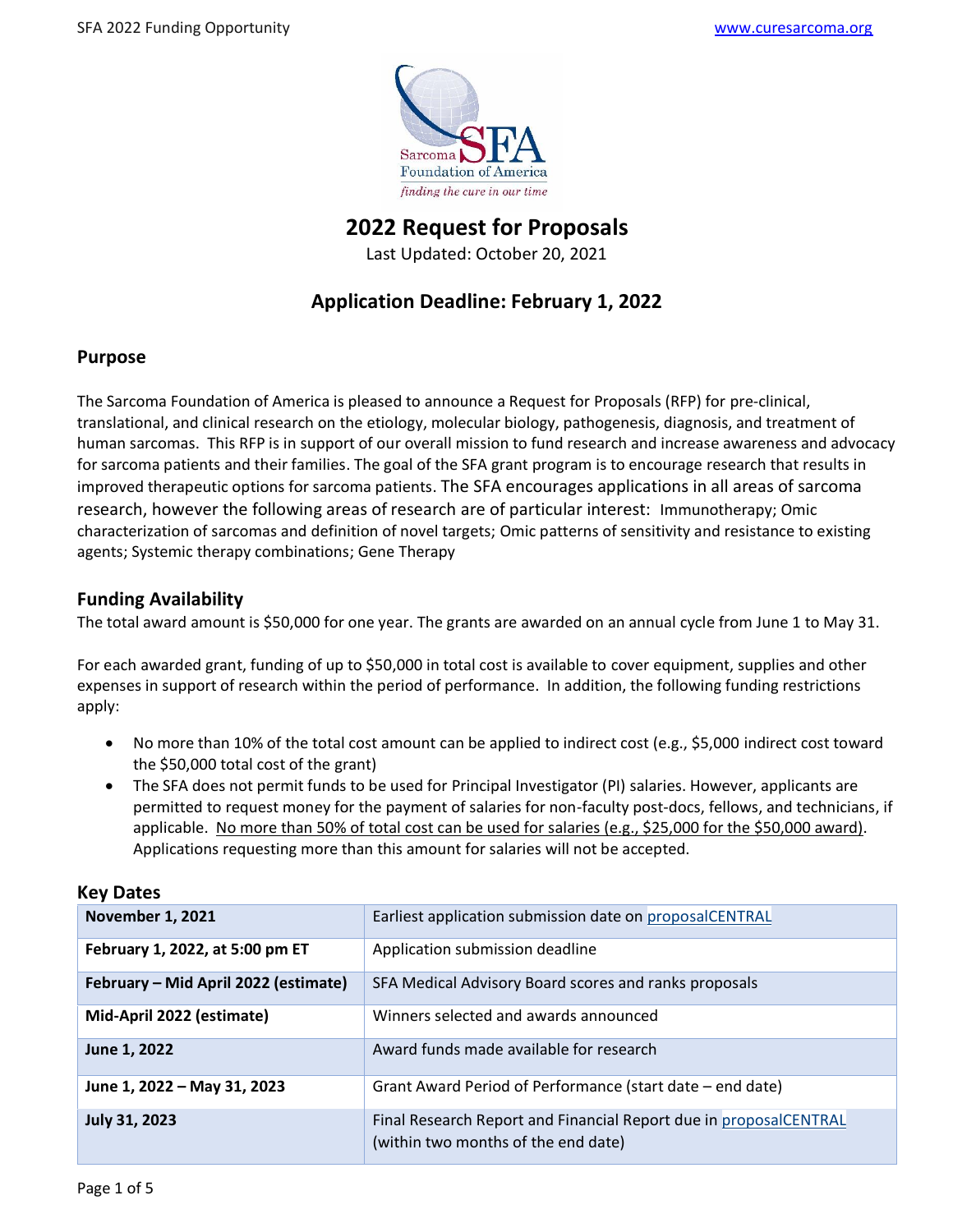### **Review and Selection**

SFA's grant review process is based on the peer review system utilized by the National Institutes of Health (NIH). Applications are reviewed by the SFA Medical Advisory Board, composed of leading academic scientific sarcoma experts. Each application is assigned to three reviewers for independent and confidential review. An average of the reviewers' scores is used to determine the final ranking of each proposal. Any reviewer with a conflict of interest is excused from voting on a specific proposal. The highest scoring grant applications are recommended for funding to SFA's Board of Directors, who approve the final selection of grant awards. Selections for funding are based on scores from scientific reviewers based on the potential for the research effort to result in improved therapeutic options for sarcoma patients and available funding.

## **Report Deliverables**

Grantees/PIs are required to submit a Final Report (research outcomes and impact) and Financial Report (list of cumulative expenditures) no later than two months after the end date of the period of performance. Please be aware that failure to provide these deliverables may adversely affect future funding to the organization and/or awards to the same PI. Instructions for the Final Report and Financial Report will be made available to awardees through our grant website: [proposalCENTRAL.](https://proposalcentral.altum.com/)

## **Eligibility Criteria**

- Applicants must be an MD, DO, PhD, or international equivalent, inside or outside the U.S., with the skills, knowledge, and resources necessary to carry out the proposed sarcoma research;
- Each proposal must identify only one lead PI. The PI is responsible for the overall grant management, coordination and research oversight to include the deliverables;
- Applications from researchers outside of the U.S. must be able to provide a budget and accept funds in U.S. dollars;
- Returning SFA PIs and organizational grantees must be in compliance with any/all previous SFA grant deliverables;

## **Application and Submission Information**

Completed applications must be submitted by Tuesday, February 1, 2022, at 5:00 pm ET. Researchers must submit proposals electronically at [proposalCENTRAL,](https://proposalcentral.altum.com/) an e-grantmaking website shared by many government, non-profit, and private grant-making organizations. The SFA does not accept applications via e-mail or paper applications.

First-time users are required to [register](https://proposalcentral.com/register.asp) and complete a professional profile in order to apply for an SFA research grant. If you have any questions about registration, how to apply, or other logistical application questions, please contact the proposalCENTRAL customer support at 800 875 2562 (Toll-free U.S. and Canada), or +1 703 964 5840 (Direct Dial International) or by email at [pcsupport@altum.com.](mailto:pcsupport@altum.com)

The online SFA application consists of the following components:

**Title Page** (section 1) – Enter title of proposal/application and choose from one of the following SFA eligible grant research areas:

- − Immunotherapy
- − Omic characterization of sarcomas and definition of novel targets
- − Omic patterns of sensitivity and resistance to existing agents
- Systemic therapy combinations
- − Gene Therapy
- − Other

**Applicant/PI professional profile** (section 4) – This section allows PIs to edit and existing profile as well as indicate expertise.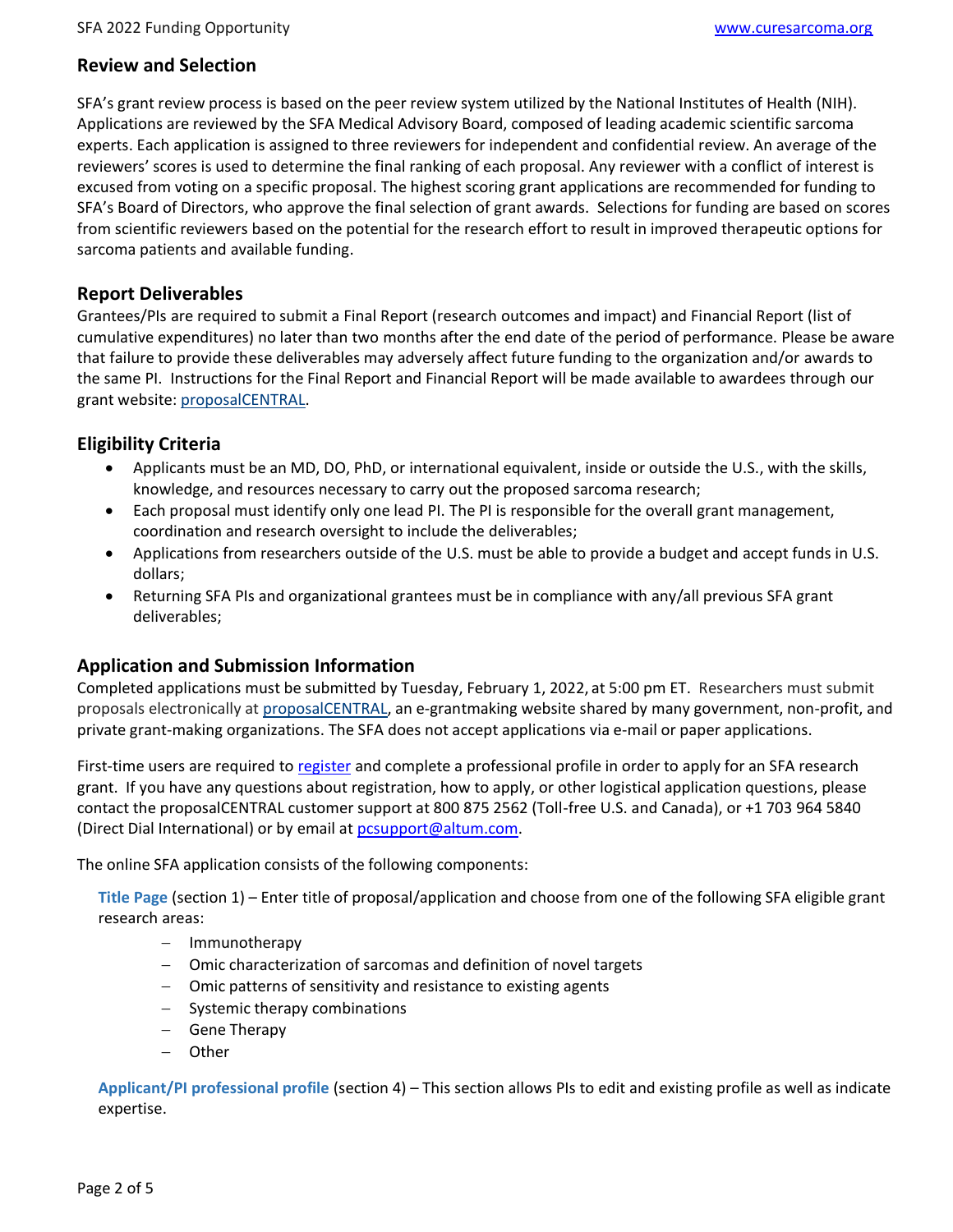**Institution & Contacts** (section 5) **-** Applicant's institution is pre-loaded as Lead Institution. To change, select from list. Applicants are asked to select an Institutional Financial Officer/Signing Official.

**Key Personnel** (section 6) **–** List Personnel and Collaborators who will be involved in the project performance.

**Facilities Disclosure** (Section 7) **–** Identify the project location, hospital space, institutional equipment. Briefly comment on whether/how the scientific work environment contributes to the probability of success and whether the institutional support, equipment and other physical resources available to the investigators is adequate for the project proposed.

**Lay Abstract** (section 8) **–** In addition to choosing a primary sarcoma subtype (and additional keywords if applicable), PIs need to give a *summary*, in 3,000 characters or less (including spaces), of the written research proposal. Applicants should prepare their abstract in language accessible to a general scientific audience and avoid jargon. Be sure to include all important objectives/aims as well as a brief description of the methods to achieve them. The relevance, significance and innovation of the proposal as it applies to the treatment of sarcoma should be included. Note: Instruction on the full proposal can be found under the *Attachments* section below*.*

**Budget Period Detail and Summary** (sections 9 & 10)**:** Enter the allowable cost necessary and reasonable to complete the work described in the proposal during the period of performance.

- SFA grants are for a one-year period. Please use June 1, 2022, as the start date and May 31, 2023 as the end date of the project.
- The SFA does not permit funds to be used for PI salaries. However, applicants are permitted to request money for the payment of salaries for non-faculty post-docs, fellows, and technicians, if applicable. No more than 50% of total cost of the grant can be used for salaries (e.g., \$25,000 for the \$50,000 award). Applications requesting more than this amount for salaries will not be accepted.
- Applicants are required to provide a written justification for the purchase of any permanent equipment items over \$500. This justification is limited to 500 characters (including spaces).
- No more than 10% of the total cost amount of the grant can be applied to indirect cost (e.g., \$5,000 indirect cost toward the \$50,000 total cost of the grant).
- Where possible, please provide specific descriptions for each line-item cost and how the amount was determined. Please use multiple line items under a budget category to identify specific costs, rather than combine all costs into a single line-item. If more room is needed, the budget justification box at the bottom may be used.

**Other Support** *(*section 11) **–** Please add all of your existing and pending Support.

- To add your entries, please click the "+" link and all entries previously saved in your Professional Profile will show. Please select the applicable support, and save. If the program allows for Key Personnel and they have granted you at least View access to their profile, you can select Other Support from their profile as well.
- To add new Other Support entries, click the "Create New Other Support" button. By default, this entry will be added to your profile, unless the option "Add to Profile" is not selected. If you have Edit or Admin access to your Key Personnel's profile, you can add new Other Support entries on their behalf to this application and update their profile as well.

**Organization Assurances** *(*section 12) **–** It is the responsibility of the PI/grantee to obtain all necessary IRB and IACUC approvals prior to engagement in human subjects and vertebrate animal research, respectively.

■ If the project involves vertebrate animal use, is the institution assured by the Office of Laboratory Animal Welfare [\(OLAW\)](https://olaw.nih.gov/) and is there an Institutional Animal Care and Use Committee [\(IACUC\)](https://olaw.nih.gov/resources/tutorial/iacuc.htm) approval date?

If the project involves human participant clinical research with prospective enrollment, collection of samples/data or use of samples/data with access to identifiers, does the institution have an [FWA](https://www.hhs.gov/ohrp/register-irbs-and-obtain-fwas/fwas/fwa-protection-of-human-subjecct/index.html) and is there an [IRB](https://www.hhs.gov/ohrp/education-and-outreach/about-research-participation/protecting-research-volunteers/index.html) approval date? Optional guidance to assess your project can be found here: [https://grants.nih.gov/policy/humansubjects/hs](https://grants.nih.gov/policy/humansubjects/hs-decision.htm)[decision.htm?](https://grants.nih.gov/policy/humansubjects/hs-decision.htm)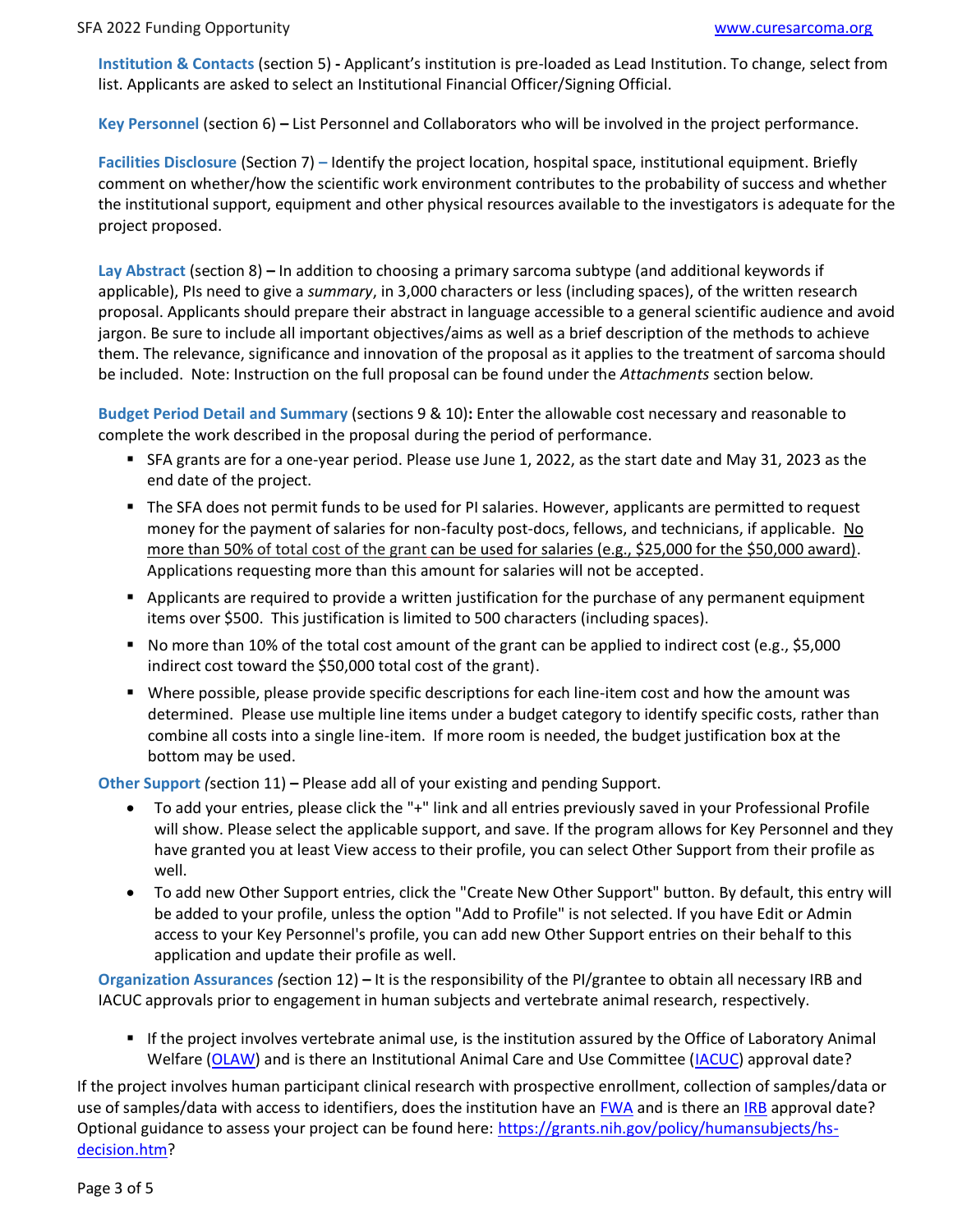### **Attachments** (section 13)

#### *Biosketch Attachment*

The Biosketch attachment is limited to two (2) pages**,** which means quantity or length may need to be limited (e.g., shorten biosketch for experience most relevant to application or supply biosketch for PI only). Do not submit manuscripts or journal articles. Biosketches, not CVs, are specifically requested to minimize submission length; the biosketch should describe individual expertise as it contributes to the application.

#### *Research Proposal Attachment*

The Research Proposal attachment is limited to four (4) pages. Applications with a *Research Proposal*  attachment exceeding four pages will not be accepted. Please identify the specific aims, research activities, outcomes and contributions of the proposed research, including the innovative components that will advance the field. Specifically describe the relevance of the research to addressing human sarcoma therapies, and the potential to make significant advances. Items to consider include, but are not limited to, the following:

- **Significance/Relevance:**
	- $\circ$  Explain how the successful completion of the aims will change the concepts, methods, technologies, treatments, services, or preventative interventions that drive this field, now or in the future.
	- $\circ$  Explain how the project addresses an important problem or a critical barrier to progress in the field.
	- o Include any preliminary data?
- **Innovation:**
	- $\circ$  Explain how the application seeks to shift current research or clinical practice paradigms by utilizing novel theoretical concepts, approaches or methodologies, instrumentation, or interventions.

#### ▪ **Approach and Timeline:**

- o Be sure the specific aims are well-defined.
- o Ensure that expected outcomes for each aim are clearly described.
- o Be sure the aims are able to be completed within the grant period of performance.
- o Describe how the aims will be measure.
- $\circ$  Explain how the rationale and timing of the measurements are defined and are appropriate.
- $\circ$  Describe how relevant outcomes/data from the project will be disseminated/shared.
- $\circ$  Describe the overall strategy, methodology, and analyses in a well-reasoned manner and how they are appropriate to accomplish the specific aims of the project.
- o Describe any potential problems, alternative strategies, and benchmarks for success.

**Signature Page** (section 15) **-** E-Signatures must be provided by the Applicant/PI and Signing Official at the Applicant/PI's Institution. The Signing Official must be added in the Institution & Contacts section of this application. The person selected in this section of the application will be the required signatory for the proposal to validate and be successfully submitted. The Signing Official must log into ProposalCentral using their own credentials to access and e-sign the application. After the signing official logs into the Applications portal, they will see the proposal listed on their Home tab. The Signing Official can access the application, review and complete the signing requirement.

Complete online application instructions can also be found at the following links:

[How to Register your Institution with proposalCENTRAL \(Grants and Contracts Officials Only\)](https://staging.proposalcentral.com/docs/RegInst.pdf) [How to Register as a proposalCENTRAL user](https://staging.proposalcentral.com/docs/RegUser.pdf) [How to Add Other Support](https://staging.proposalcentral.com/docs/HowToAddOtherSupport.pdf) [How to Add Publications](https://staging.proposalcentral.com/docs/HowToAddPublications.pdf) [How to Create an Application using proposalCENTRAL](https://staging.proposalcentral.com/docs/CreateApp.pdf)